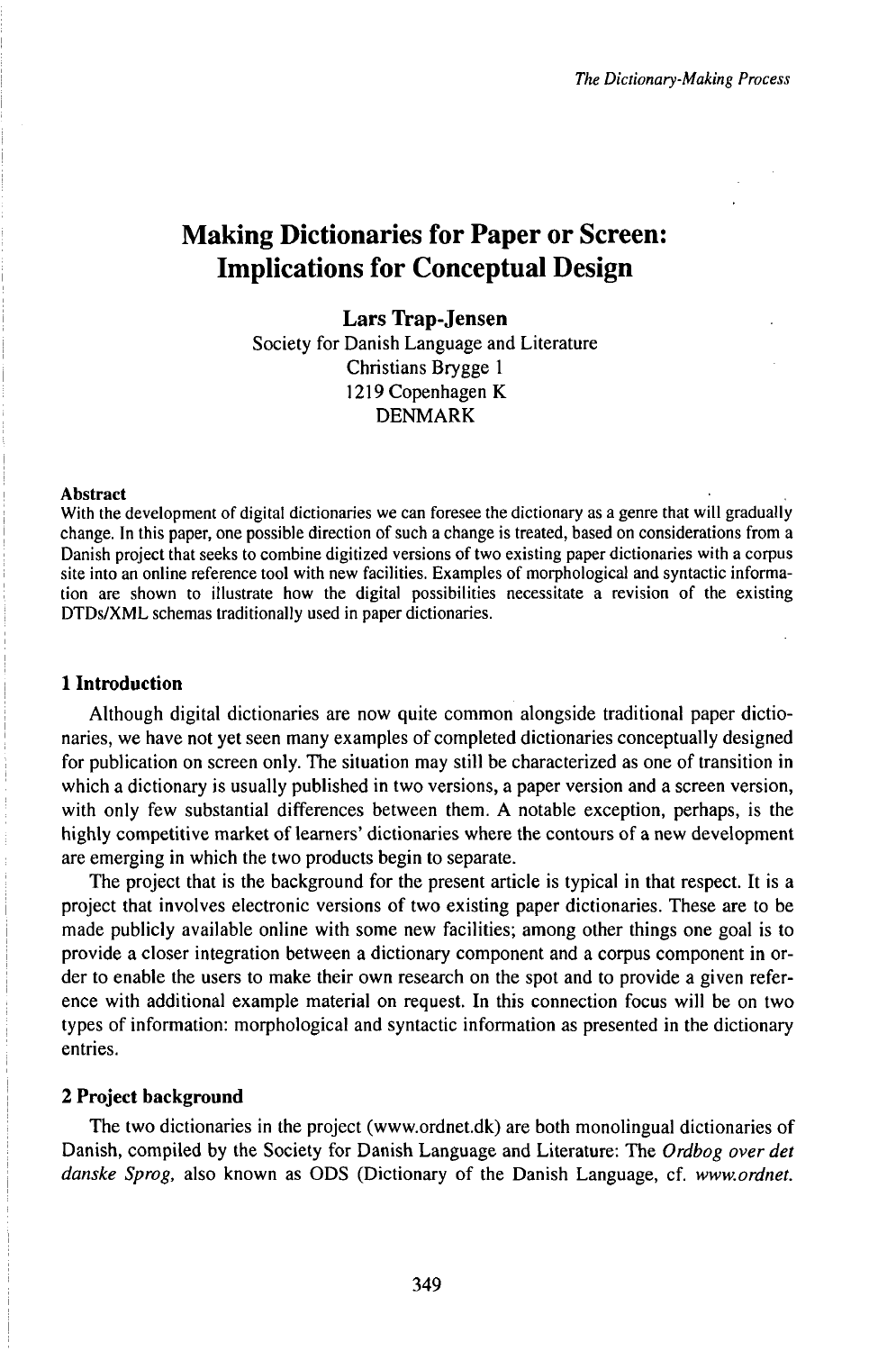*dk/ods),* covering the language from 1700 to 1950 appeared in 28 volumes from 1918 to 1956; later, five supplementary volumes have appeared which are to be integrated with the original manuscript as part of the current project. However, being a historical dictionary the ODS will not be revised or in other ways changed as regards content and is therefore of less relevance for the present discussion. Much more relevant is *Den Danske Ordbog* (henceforth DDO, The Danish Dictionary) covering the language from 1950 to the present, which appeared in six volumes from 2002 to 2005. As a modern dictionary, the manuscript was prepared electronically in accordance with explicit rules, and the document structure is fairly orderly and consistent. It is furthermore the first ever dictionary of Danish to be corpus-based, and in the electronic version it will gradually develop away from the paper dictionary as new entries will be added and the original entries or entry elements will be presented in new ways.

The corpus site (www.korpus2000.dk) contains part of the corpus texts on which the DDO was based (texts with special restrictions and spoken language texts have been excluded), covering the period 1988-92, as well as later collections of texts from 1998 to 2002. At present, the corpus contains approx. 56 million words, a number that will grow continuously as more texts are added as part of the current project.

## **3 DTDsßiML schemas**

The manuscript of the DDO was written using an SGML-based dictionary writing system; this was later converted into an XML-based system as part of the current project. As such, however, it is immaterial for the present considerations whether SGML or XML is used, or a DTD or schema. More important is the fact that the end product inevitably affects the way the DTDs/schemas are designed. Let us first consider morphological information.

## *3.1 Morphological information*

Space economy is traditionally a very important parameter for lexicographers in deciding how to present information in a paper dictionary. This is the main reason why it was decided to adopt a condensed style of presenting morphological information in the printed DDO. Also, typographical appearance is obviously an important concern in the preparation of a manuscript for a printed dictionary. As an example, consider the head of the entry **sav** ('saw') shown in figure 1. In the paper version, the morphological information looks as follows:

$$
\begin{vmatrix}\n\text{SAV} & \text{sb. ft.} \\
-\text{en, -e, -e.} \\
\end{vmatrix}
$$

# Figure 1. sav ('saw') in print

In the underlying schema the same morphological information is presented as in figure 2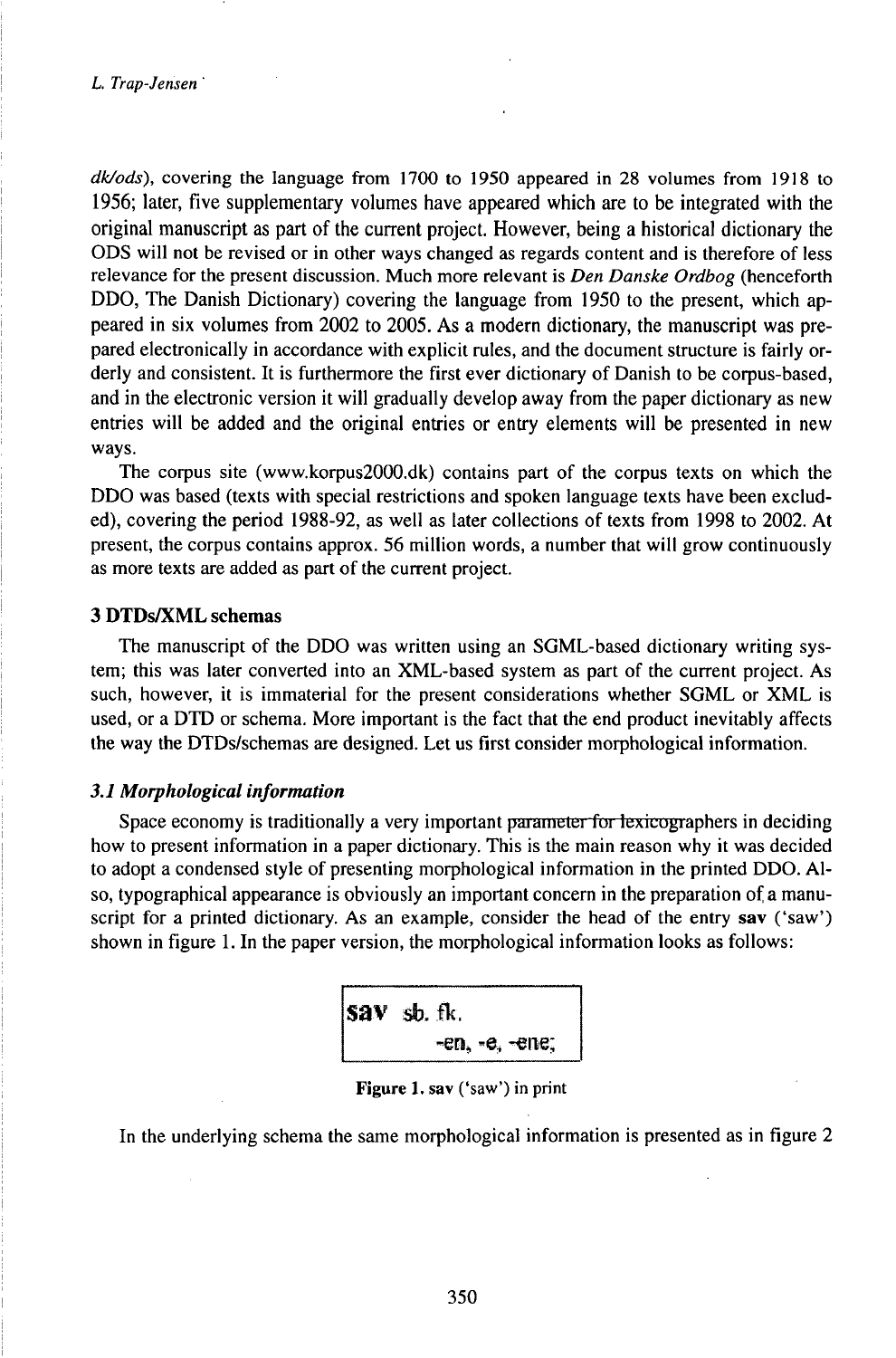

**Figure 2.** XML structure showing inflection of the lemma sav ('saw')

The condensed form in Figure <sup>1</sup> requires a lot of implicit knowledge. We are first told that the lemma is a noun (sb.) in the common gender (fk., as opposed to neuter), and then come the inflectional forms which should read: definite form singular is **saven** ('the saw'), indefinite plural is **save** ('saws'), and definite plural is **savene** ('the saws'). Indefinite singular is the lemma form. This way of presentation was chosen because the dictionary is aimed at human users who have learned a conventional way of ordering inflectional forms. From Figure 2 we can see that the XML elements used for the three forms are identical, a mere text element within the node for (orthographically authorized) inflectional forms. The only clue to the right interpretation is relative position within the linear ordering, and this works well for human users. As stated above, it is perfectly legitimate when preparing a paper dictionary. In the paper dictionary the crucial point is that the authorized form can be distinguished from the unauthorized one - hence the element <Norm> in the XML structure which ensures that the content of this element can be presented differently from the element <Unorm> which is used for commonly found unauthorized inflectional endings. In our case, however, it is obvious to use the morphological information for various additional purposes, e.g. in the look-up part of the interface to ensure that the user gets a match no matter which form of a word is keyed in, or for corpus purposes, e.g. in enabling lemmatization and part of speech tagging of corpus texts.<sup>1</sup> For that purpose, a morphological full form lexicon is needed. With that it is

<sup>&#</sup>x27; Apart from our own rather restricted use of it, a morphological lexicon can of course be used for a whole range of NLP purposes in its own right.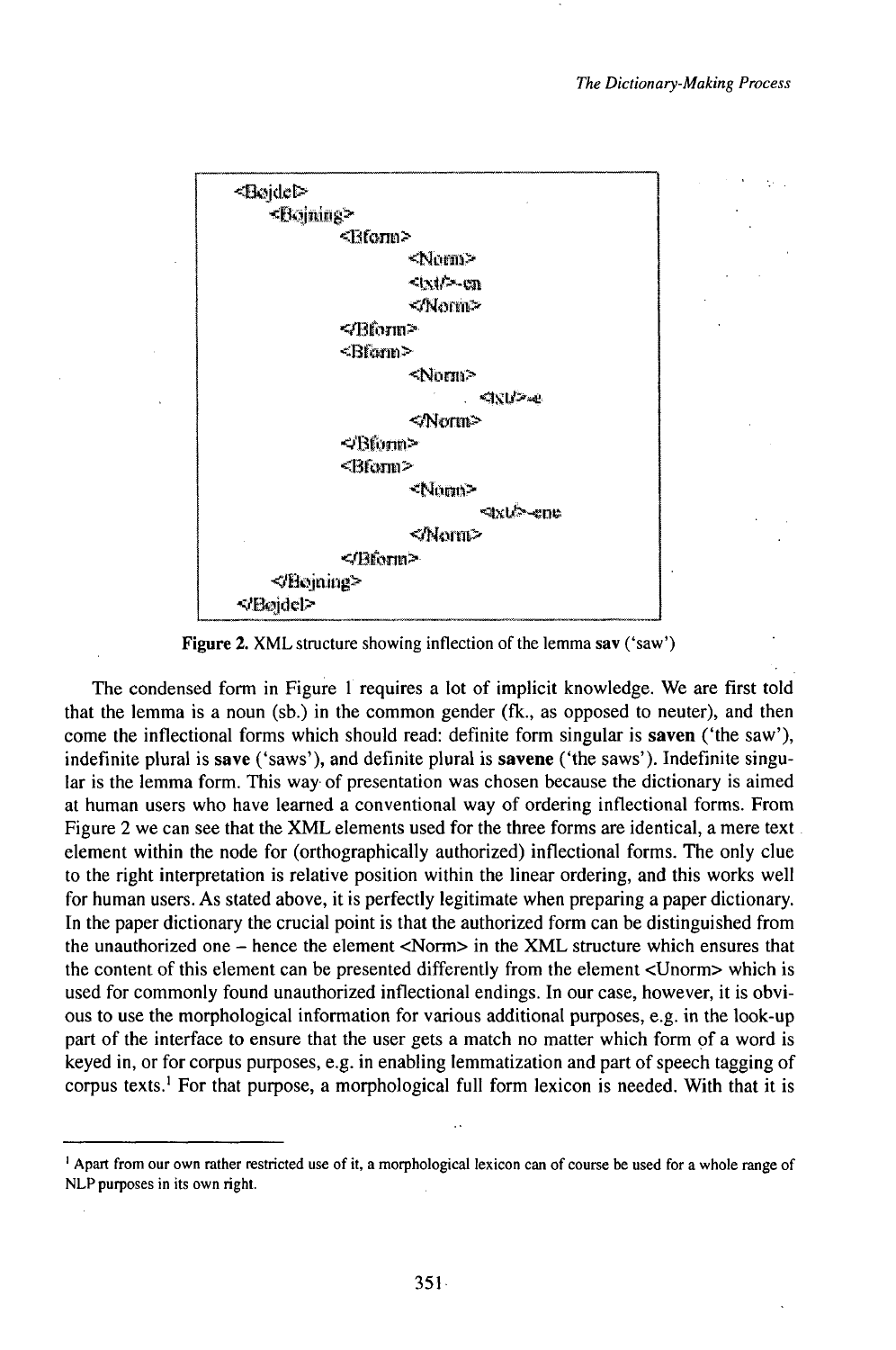ensured that the query will match all and only tokens of the lemma in question. In order to do so, we need to change the schema in such a way that all attested forms of the lemma are registered and uniquely labelled in different elements in the base, resulting in a full form lexicon for all lemmas in the dictionary.

Therefore, one important task is to convert the schema into a format that is suitable for human as well as for language technology needs. It is important that the structure makes allowance for language technology principles of algorithmic processing, i.e. the structure should be explicit, exhaustive and free of unnecessary redundancy. In order to achieve this, the contents of all the existing <txt> elements are to be converted into a full form lexicon in a process that involves the following elements:

1. a large part of the regular inflectional forms can easily be identified automatically as there are no ambiguous endings within the paradigm for each individual part of speech.

2. some of the regular forms exhibit consonant gemination. In itself, this is hardly a problem as it happens according to regular principles. It does, however, entail that they are converted in a separate step.

3. irregular forms (altogether just over  $10,000$  instances out of a total of  $153,000$  inflectional forms) may be divided into minority patterns which can be solved in separate steps, and words that involve stem transformation, primarily vowel mutation (Umlaut), which have to be dealt with manually.

4. officially authorized as well as and non-authorized variants included in the dictionary are in this connection unproblematic as they have been tagged differently from the beginning. Their full form and morphological status can thus be inferred directly from the immediately preceding <txt> element.

Once the full form lexicon has been established, it is probably desirable to derive general paradigms by grouping the material into frequent patterns for each part of speech. Thereby the lexicographers' work will be made more efficient as they need only to refer to the paradigm by an ID number when editing new articles, and, more importantly, changes in the paradigm or its representation can be carried out centrally and not in each individual article.

Needless to say, inflectional information can be extracted and presented in a fully flexible way according to the actual publishing need, whether on screen or paper. A presentation as in Figure <sup>1</sup> would still be perfectly possible for a paper version. For the online version, one possibility would be to have a brief, yet fully expanded, presentation given as the default reading, with the complete paradigm including element names as a clickable option together with information about authorized and unauthorized variants etc.

### *3.2 Syntactic information*

The DDO brings information on valency for all verbs in the dictionary, and offers some valency information for other parts of speech as well as other relevant constructional information, e.g. auxiliary verb (see e.g. Lorentzen/Trap-Jensen 2005). Again, the structure is largely determined by the desired typological appearance, and although the presentation has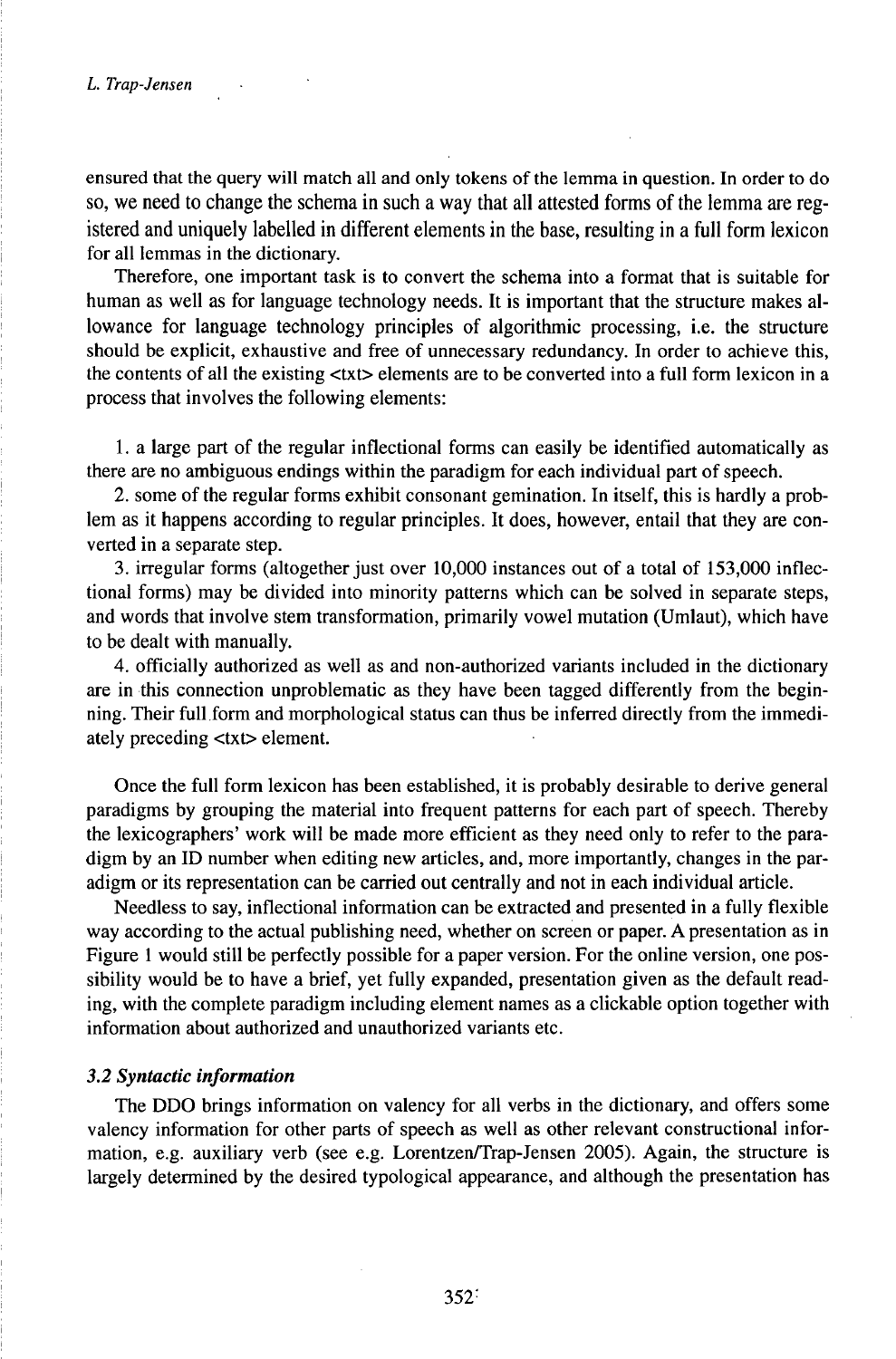the form of semi-formal frames, the information is too implicit and incomplete to be used directly as a general resource for language processing purposes. Within the overall conceptual design as a printed dictionary for humans, the DDO notation is, however, fairly well-structured and consistent, and a recent article, Asmussen and Ørsnes 2005, describes how the valency information of the DDO can be transformed into a more generalized notation which allows conversion to a formal representation suitable for NLP purposes.

Comparable with the solution for morphological information, the XML structure behind the printed dictionary uses but a single element in which the whole syntactic frame is placed; only auxiliary verb information is specified in a separate element. To illustrate the basic structure, consider the examples given in Figure 3 (reproduced from Asmussen/Ørsnes 2005: 2).

| $\bf{u}$ | NON/NOT specificerer NOT                                       | SB/STH specifies STH                     |
|----------|----------------------------------------------------------------|------------------------------------------|
| (2)      | NGW spadsorer (+STED/+RETNING)                                 | <b>SB walks (+FLACE/+DIRECTION)</b>      |
| (3)      | NON teoretiserer (over NOT)                                    | SB theorizes (about STH)                 |
| (4a)     | NGN harberer sig/NGN/NGT                                       | SB shaves (oneself)/SB/STH               |
| (4b)     | NIDI/NUT barberer HAR af/wek/bort SB shaves hair off/away/away |                                          |
| (4c)     | NGN barberer NGT ned/væk/bort                                  | SB shaves STH down/away/away             |
| (5u)     | NON diskuterer (NOT) (med NON)                                 | SB discusses (STH) (with SB)             |
| (5b).    | NGL diskuterer (NGT) med hinanden                              | SB (plur.) discuss (STH) with each_other |
|          | (Se) NGN diskuterer om+SETMhv+SÆTN                             | SB discusses if#CLAUSE/Wh+CLAUSE         |
| (6)      | NGN plunlægger (NGT/at)                                        | SB plans (STHAbat+CLAUSE /to+INF)        |

Figure 3. Notation of valency in DDO

For all the examples in figure 3, the same XML structure is used, as shown in figure 4.

| <valens></valens>                         |
|-------------------------------------------|
| <aktant>NGN/NGT specificerer NGT</aktant> |
| l ⊲/Valenc≻l                              |
|                                           |

|  |  | Figure 4. XML structure showing the valency information of example (1) |  |
|--|--|------------------------------------------------------------------------|--|
|--|--|------------------------------------------------------------------------|--|

Since all the information is coded as one string in a single element, valency information rests on several implicit assumptions. Firstly, syntactic function is not stated explicitly, but the human user is able to deduce this from his or her knowledge of basic constituent ordering of Danish sentences. Therefore, the human user will know that NGN/NGT is the sentence subject in figure 4 and NGT the sentence object. Secondly, syntactic, semantic and morphological information is conflated in the notation. For example, a noun phrase can be rendered either by NGN (NP sg., +human), by NGT (NP sg., -human), or by NGL (NP pl., +human). And thirdly, it can only be deduced that the order of alternating elements is based on corpus frequency, e.g. as seen in example 4a in Figure 3 (the elements separated by dashes: sig/NGN/NGT). The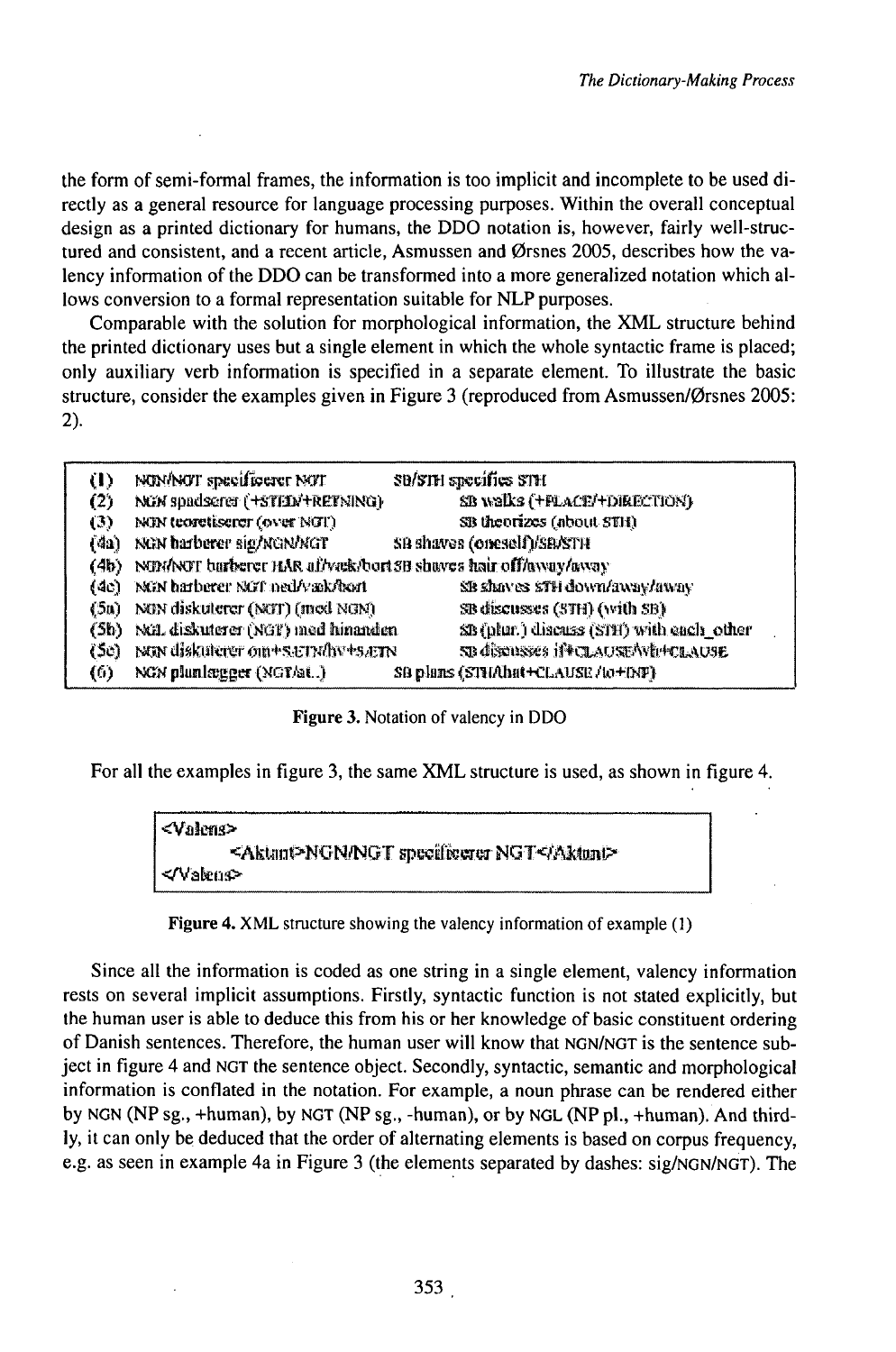solution proposed by Asmussen/Ørsnes 2005 is one in which the notation gives explicit information about (1) syntactic function, (2) syntactic category (NP, VP, PP etc.), (3) morphosyntactic restrictions, and (4) selection restrictions. In addition, information on constituent order and the order of alternating constituents needs to be specified in the notation. In a test operation, the conversion of the existing data was carried out semi-automatically, again involving several steps:

1. First, the sentence verb was identified.

2. Secondly, on the basis of word order, sentence subject and object(s) were established automatically in the most common cases. The same could be done for the most common types of other sentence constituents such as adverbial and prepositional phrases. In case of alternating material, each alternation was rewritten as a separate pattern.

3. By means of a small Perl program the patterns were converted automatically in a series of steps, first isolating the most frequent and simple cases, then proceeding by modifying the program with the additional rules necessary to deal with the second most frequent patterns, and so on.

Our experiments showed that conversion of the material in this way can be done automatically for 94-95 % of all the patterns, leaving approximately 5-600 patterns to be solved manually. The bulk of the remaining cases are patterns where selection restrictions have been encoded in the valency notation, resulting in e.g. "hund gør" ('dog barks') rather than "NGT gør" ('STH barks').

## **4 Perspectives and conclusion**

Changing the DTD/schema along the lines suggested or implementing it from the beginning of a digitally conceptualized dictionary will no doubt lead to mutual benefits for both dicitionary and corpus. Explicit and exhaustive morphological information is a prerequisite for correct mapping between corpus instances and the corresponding dictionary entry. In the dictionary component, we can use corpus information to indicate the relative frequency of a particular form. Non-attested forms will be hidden in the default reading, but can be offered as a clickable option for the user who wants to know the potential forms of a word. Similarly, information on unauthorized or rare spelling variants is given in this section. From the corpus point of view, the perspective is an improvement of the existing full form lexicon. For example, information on common spelling errors and unauthorized morphological variants is not readily available and is therefore excluded from the results in the existing corpus site. An improved full form lexicon will ensure a more reliable tagging of the corpus texts.

Correspondingly, the perspective of a more accurate  $-$  or better, NLP-friendly  $-$  valency notation in the dictionary is that it improves the parsing of the corpus texts. And in the dictionary component, it is utilized to provide more precise frequency information where relevant, for example for competing auxiliary verbs or for constructions with alternating prepositions (e.g. "information on/about"?). Another attraction is the possibility ofmaking corpus queries for a specific syntactic pattern as a direct, clickable option under the entry in question. In a wider perspective, the resulting outline of valency notation may prove useful in its own right, for instance for linguists interested in exploring the syntactic characteristics of verbs (cf. the work documented by Beth Levin in several articles).